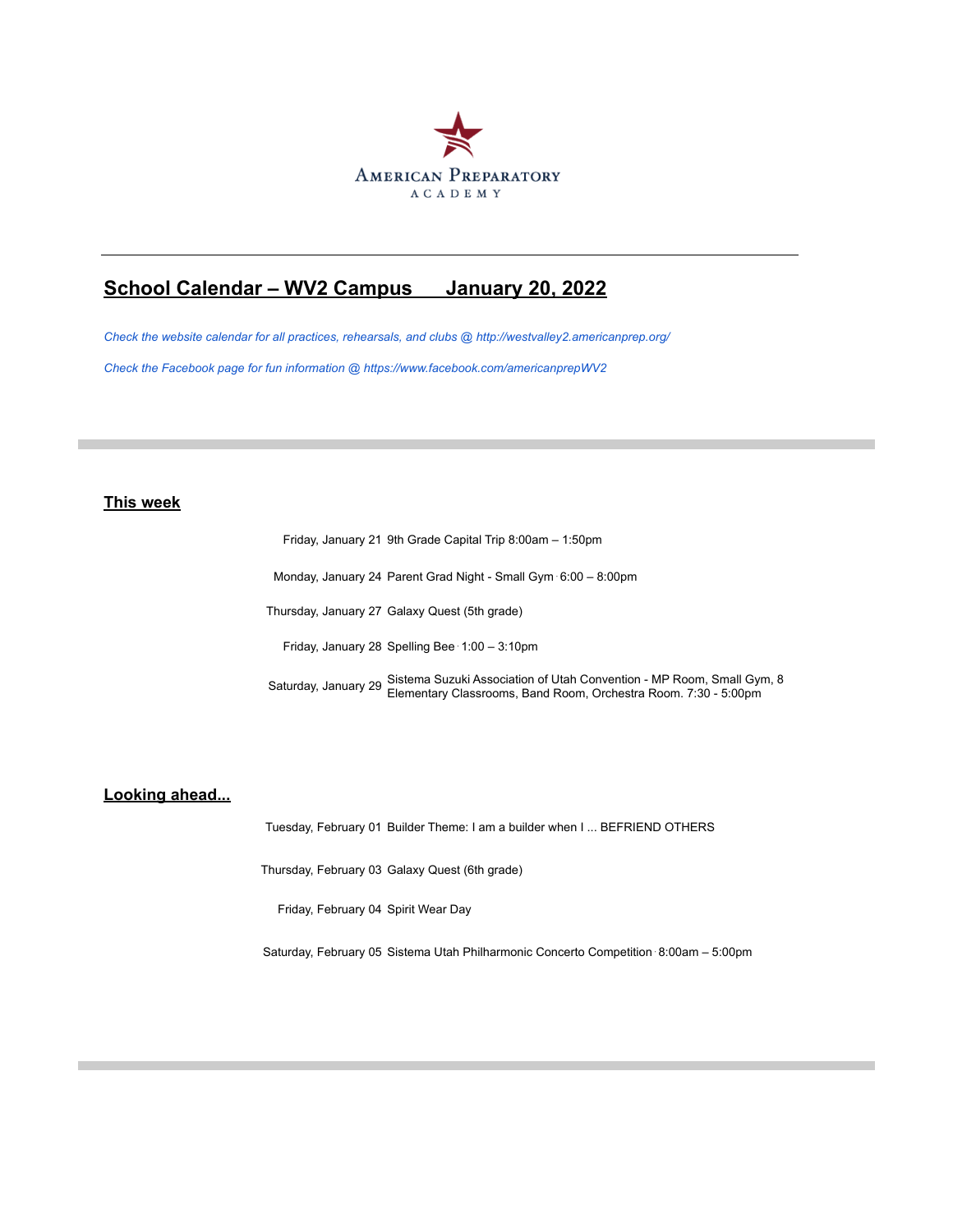## **Hello American Prep Families!**

First of all: thanks for your patience! We are going through a rought time with a lot of staff, students and families quarantined for COVID 19 this week, so we've been having subs covering for teachers, admin covering for secretaries and tons of COVID testing going on all day long, which is why it's been harder to take every phone call at our offices or get students homework ready to be picked up. We are really grateful for all our amazing parents leaving their messages, returning calls, emailing us, keeping home their students when they are positive or been exposed and helping them at home with their math and reading while they are quarantined. If your student or a direct family member has symptoms, please stay home until be tested, which you can do at our our WV2 campus after register at testapa.com.<br>We are all doing our best to adjust to this unprecedented times and work as a team to cove precautions that we can and desinfect our counters to reduce the spreading. We all want the same: a safe learning environment.

## **School Phone Number**

**385-351-3090**

Press 1 for Elementary Office Press 2 for Junior High Office & Secondary attendance Press 3 for High School Office

## **Builders Theme: I am a builder when I work Diligently (changing the world for the better)**

I have often seen athletes wearing a T-shirt that says, "Hard work beats talent when talent doesn't work hard." When I was in High School, I participated on the swim team. We had many naturally talented fast swimmers on that team who seemed to win every race while putting minimal effort in at practice. One of my friends on the team was not a very fast swimmer. However, she would work the hardest out of anyone at practice. Slowly, she began to pass up many of those faster swimmers who weren't working as hard and thought they would get by on their natural talent. She worked so hard that she eventually placed in the top three for her race at region and qualified for the state swim meet - something that not all the fastest swimmers on the team were able to do. She didn't need natural talent - she just worked diligently, and she was able to achieve something amazing. If a goal ever seems out of reach, don't get discouraged. Just keep working diligently, and you will see how you can achieve great things and change the world for the better.

## **Announcements and Reminders**

## **General**

## **Masks Donations**

We are running out of masks at our campus, so it would be highly appreciated if some families or volunteers could donate paper masks, so we can offer them to students that request them at our Elementary office.

### **Carpool and Parking**

Reminder: Numbered parking stalls on the Secondary side of the parking lot are for student parking only. Please do not use these stalls when dropping off your students in the morning. All students should be dropped off through the carpool line. If you are parking to drop students off please us unnumbered spots or visitor parking.

### **New Sibling Enrollment Lottery for 2022-2023**

We have now begun the 2022-2023 NEW STUDENT enrollment process. We are now accepting applications for new siblings (including kindergarten students) and transfers. Please remember that new kindergarten students must be 5 on or before September 1st to qualify for enrollment; there are no exceptions to this rule. Lotteries will begin on January 3rd so make sure you have completed the application prior to then to increase the likelihood of receiving your priority enrollment status. Please note that applications do not roll over from year to year. If you are currently on the waiting list to transfer to a new campus or enroll a new student, you MUST fill out a new application for the 2022-2023 school year. Please visit https://www.americanprep.org/enrollment/utah-enrollment/ to complete the application. Please call the school with any questions 385-351-3090.

For questions about Kindergarten-6th grade enrollment, please email lmarquez@apamail.org

[For questions about 7-12 grade enrollment, please email tphamnguyen@apamail.org](mailto:tphamnguyen@apamail.org)

### **Parenting with Love and Logic Classes--FREE**

The Love and Logic approach to parenting is built around the science of caring and respectful relationships. An authentic, loving connection between parents and their children forms the foundation of good behavior and healthy decision-making. We use these principles at our school every day and are excited to be able to offer FREE classes to our families at APA so they can begin to parent the Love and Logic Way. We will begin our first course at APA on Monday, February 7th in the evening. It will go for 6 weeks. We will also offer it in Spanish at the same time. We are registering now! Please fill out this google form: https://forms.gle/pm2aQNaChZr9DiZi7 Please email tokelberry@apamail.org if you want more information.

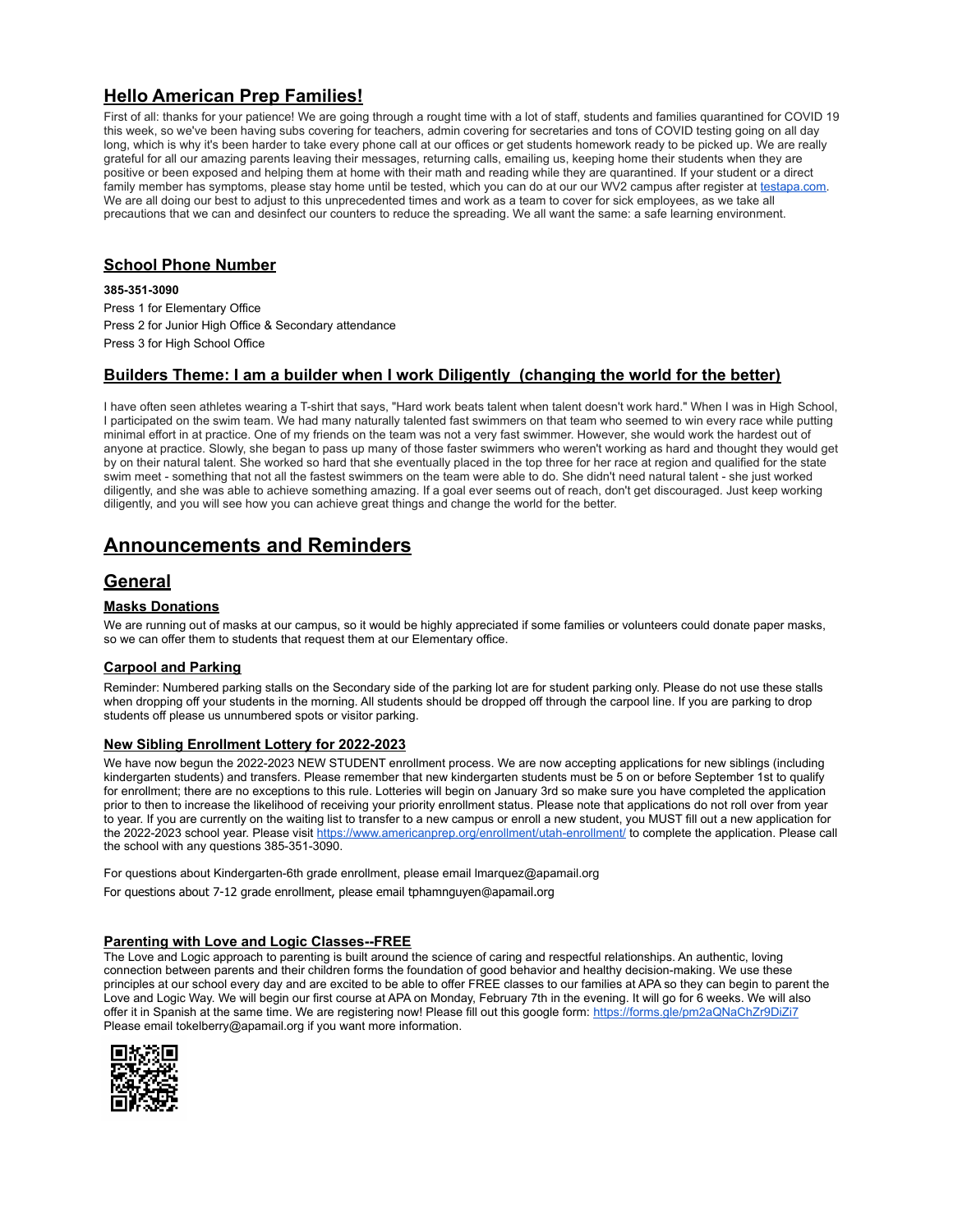# **American Prep Foundation**

### *APA TEACHING EXCELLENCE FUND*

It's the beginning of a new year and it's the perfect time to start contributing to the APA Teaching Excellence Fund, a private reserve that will help to attract and retain a top-notch committed teaching staff, enabling our children to continue to flourish at APA. For more information and to make your recurring or one-time donation please go to https://www.americanprepfoundation.org/excellence. We have amazing educators at APA and this is a great opportunity for our parents and community to show appreciation for the amazing job that they do!

### *AMAZON SMILE*

We invite you to add American Preparatory Education Foundation as your preferred charity through the Amazon Smile program. Amazon will donate to our Foundation .5% of the purchases that you make, and there is no cost to you. The prices and the products don't change. The only difference is that Amazon will donate money to our Foundation, a non-profit 501(c)(3).

We have received \$11,632.20 to date, and in 2020 100% of our AmazonSmile funds were donated back to APA families who had been directly impacted by COVID-19 in the form of grants. For more information please go to https://americanprepfoundation.org/amazonsmile

To add American Preparatory Education Foundation as your preferred charity, go to smile. amazon.com in your web browser or scan the QR code here. Keep in mind that you must shop at smile.amazon.com for us to receive the benefits.

To add AmazonSmile to the Amazon app on your phone open the app and find "Settings" in the main menu (☰). Tap on "AmazonSmile" and follow the on-screen instructions to activate AmazonSmile on your phone. Every purchase that you make from your app will now benefit our Foundation and APA families



### *BOX TOPS FOR EDUCATION*

For over 20 years, Box Tops for Education has given families an easy way to earn cash for their school, with products they already buy. Use the Box Tops app to scan your store receipt, find participating products, and instantly add cash to your school's earnings online. APA benefits every time you scan your receipt.

Please go to https://www.americanprepfoundation.org/boxtops for the links to add the app to your phone. Use referral code JO2P3W0T to receive 42 bonus Box Tops when you scan your first receipt by January 7, 2022. APA will receive an additional 42 bonus Box Tops when you do.

Additional information can be found at https://www.boxtops4education.com

*Michelle Goudge, Executive Director [e: mgoudge@americanprepfoundation.org | p: 801.661.1928](mailto:mgoudge@americanprepfoundation.org) [www.americanprepfoundation.org](http://www.americanprepfoundation.org)*



## **APA-WV2 Performing Arts**

No performances this month

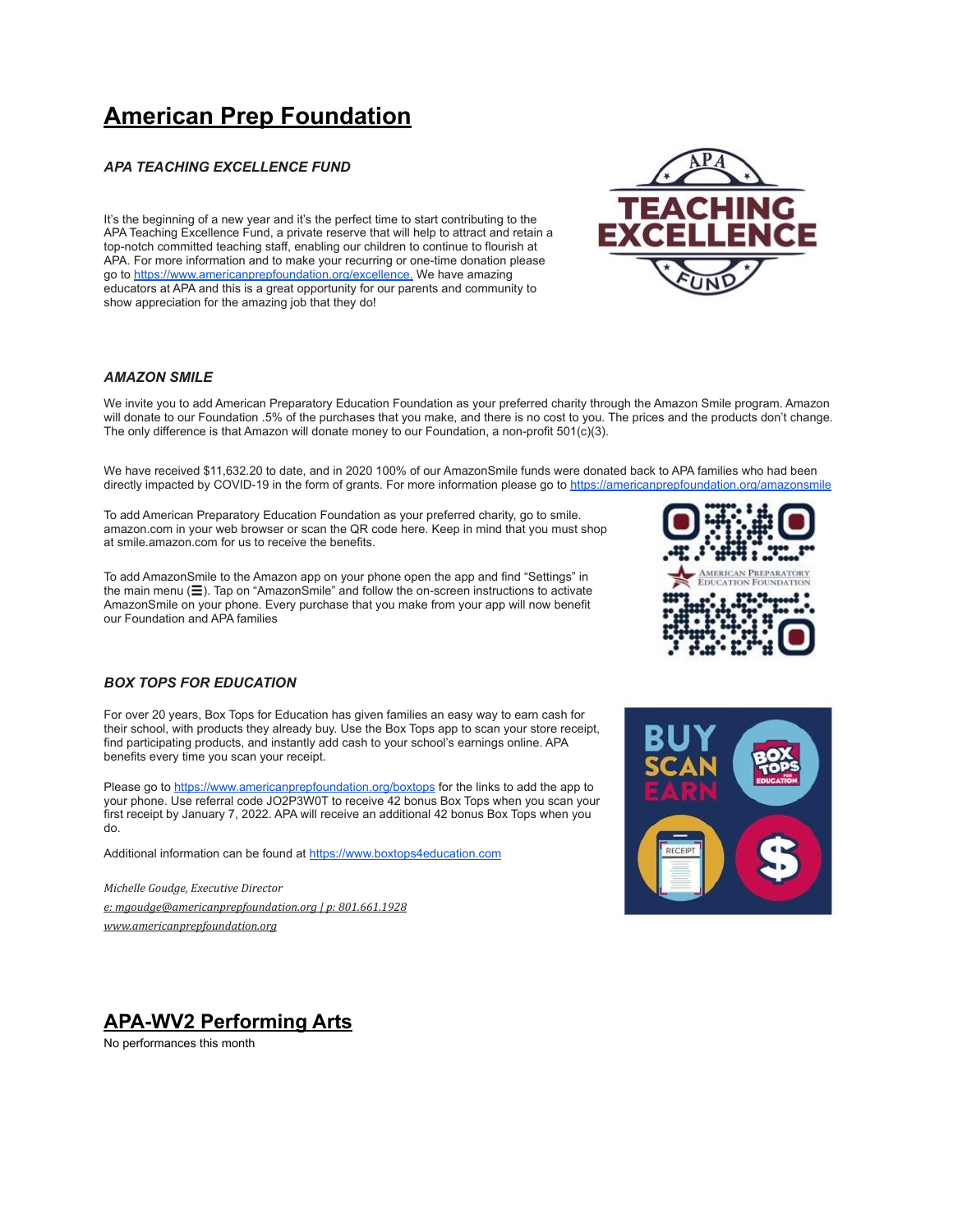## **Elementary**

### **\*Elementary Late Pick Up, Location Change\***

*Students need to be picked up on time.* On Monday, Tuesday, Friday students need to be picked up by 3:45pm. On Wednesday and Thursday students need to be picked up by 2:45pm. All elementary students that are not picked up on time will be brought into the **SECONDARY CAFETERIA**. Occasionally, situations arise where a parent may be running late. We ask that you please call the elementary office so we can plan accordingly. 385-351-3090 Press 1

### **Student Uniforms**

Students need to be in the correct uniforms for their grades. **Name tags are apart of the uniform** and students must wear them everyday at school. If a student is missing their name tag, they can purchase a new one at the front office for \$5.00. Click on the link for the uniform guide https://www.americanprep.org/wp-content/uploads/2021/07/Uniform-Guide-Final-Email-Version-K-6-1.pdf

### **Elementary Mid-Term Deadline**

Elementary Mid-Term Deadline will be **January 28th.** Students need to have all missing work turned in by that date. All missing assignments after that date will be changed to a ZERO. Check the students learning plans and the ALMA website to see any missing assignments. **https://apa-wv2.getalma.com/** If you have any questions, email your student's homeroom teacher.

#### **Scripps National Spelling Bee (4th-8th grades)**

APA will be holding the annual Scripps Spelling Bee in 2022. Study lists have been sent home with the students. The classroom bees will be held towards the end of January. The students who win their classroom spelling bee will advance to the school spelling bee which will be held on January 28th. **http://spellingbee.com/**

#### **Math Lessons**

During the virtual learning snow day, APA provided a link with a copy of the math book lessons. That link is no longer active and students should be taking their math books home to complete their homework.

#### **APA Reading and Math Lesson Video Bank**

Did you know that there are videos for our math lessons on the APA website? This way if your student is sick for a few days or if they just need another repetition of the teacher teaching it to get their homework done, they can get the help they need. Just click on the math level your student is at and click on the lesson on the left-hand side. Go to www.americanprep.org and then click on "Parent Resources" and scroll down to "Reading and Math lessons" and then click on "Math Lessons" or "Reading Lessons"

#### **Instructors Needed**

Our Campus is in need of Instructors. We gladly welcome our APA families or friends that would like to come and be apart of our elementary team. If you are interested, click the link to fill out an application. https://recruitingbypaycor.com/career/JobIntroduction.action? clientId=8a78826753d0044a0153d2e566b2004b&id=8a7887a87c6fe168017cc26051441738&source=&lang=en

### **Elementary Ambassadors**

On Thursday, January 27th the 5th graders will be participating in an ambassador event called Galaxy Quest! The students get to embark on a fun intergalactic adventure right here at WV2 and learn how to make good choices regarding academic success, physical exercise, healthy eating, and much more. The event will be taking place from 11:35 am to 2:05 pm and there is still time to sign up to be a volunteer! If you would like to volunteer please contact Ms. Bryant at jbryant@apamail.org

## **Secondary**

#### **Secondary Ambassadors**

We had our students participate in our Legislative Workshop where they explored one of our seven areas of focus in the Ambassador Program: Civic Awareness.

 - In this workshop, 7th-9th grade students visited several stations where they discussed everything from the history of voting to the path bills take before becoming a law.

- Our 10th grade students focused on the ins and outs of our local City Government.

 - 11th graders was preparing for taking the ACT to be ready for the real test in March. They learned some tips and tricks to improve their scores.

 - 12th graders had the important role of helping make the show run! They helped alongside the teachers in classrooms or were leaders for a group of younger students.